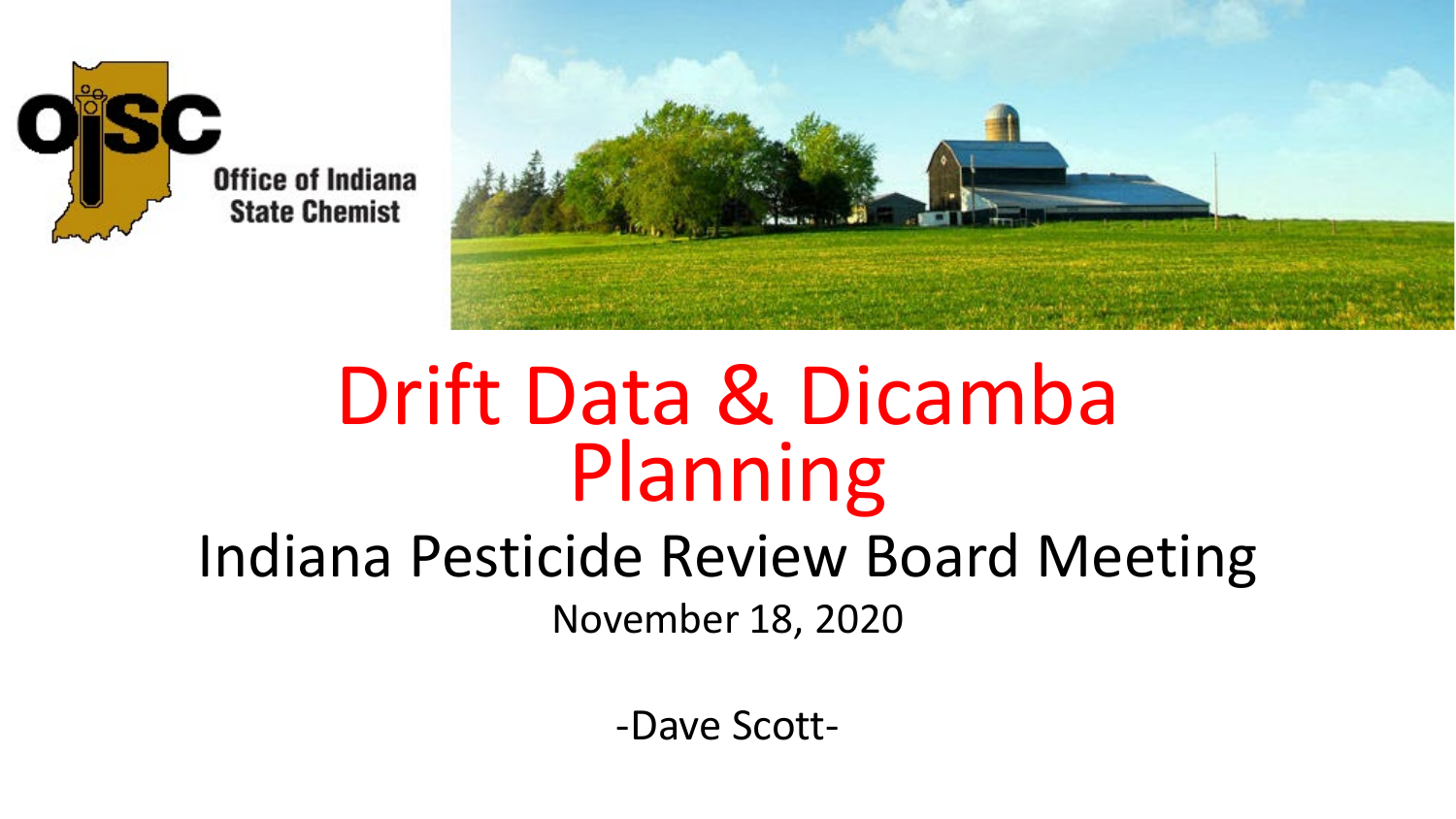### OISC Off-Target Movement (Drift) Investigations -Ground Applications-

| Year | <b>Ag Ground</b> | <b>Dicamba</b> | % Dicamba |
|------|------------------|----------------|-----------|
| 2017 | 233              | 134            | 58%       |
| 2018 | 231              | 141            | 61%       |
| 2019 | 275              | 187            | 68%       |
| 2020 | 198              | 82             | 41%       |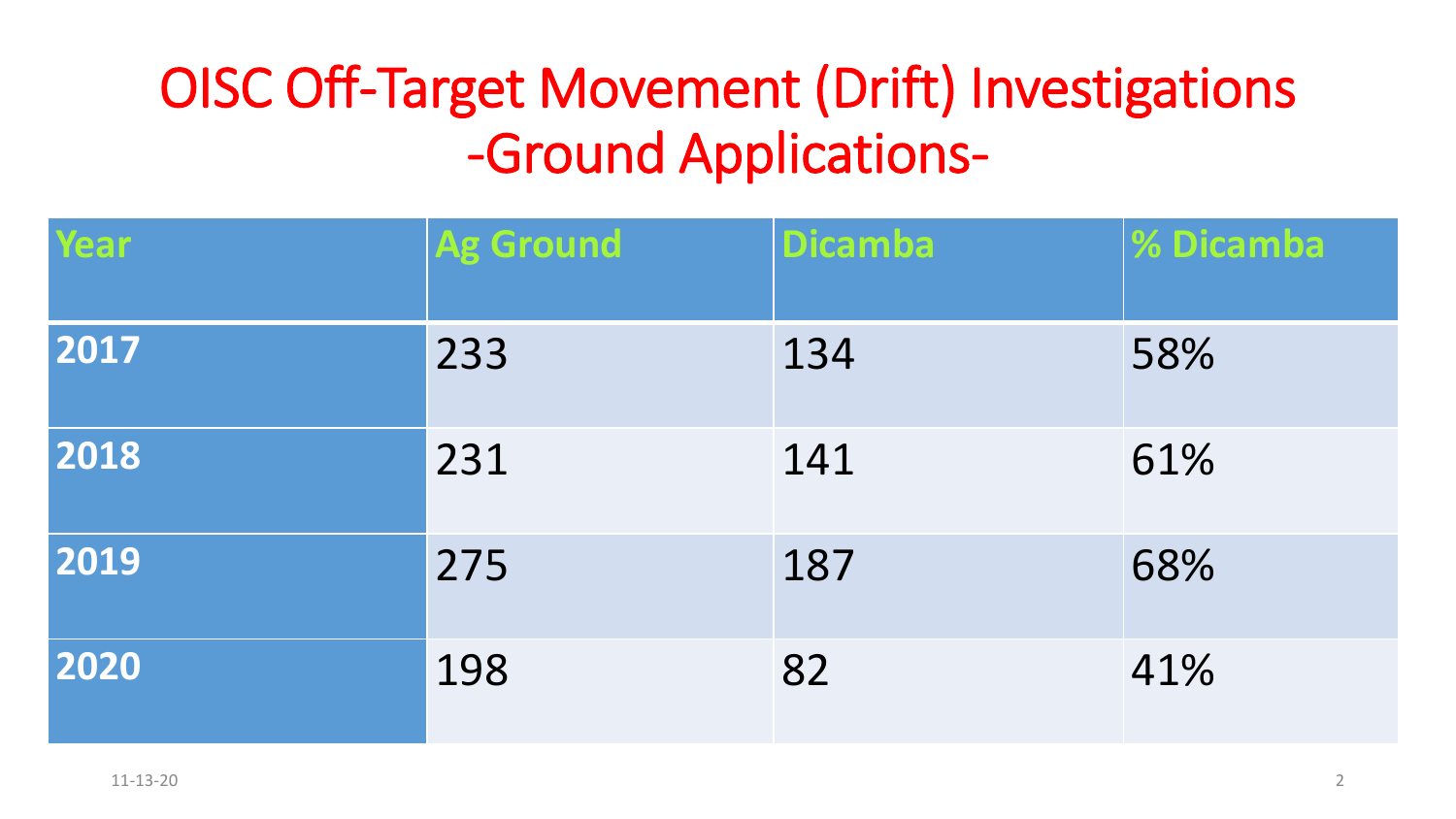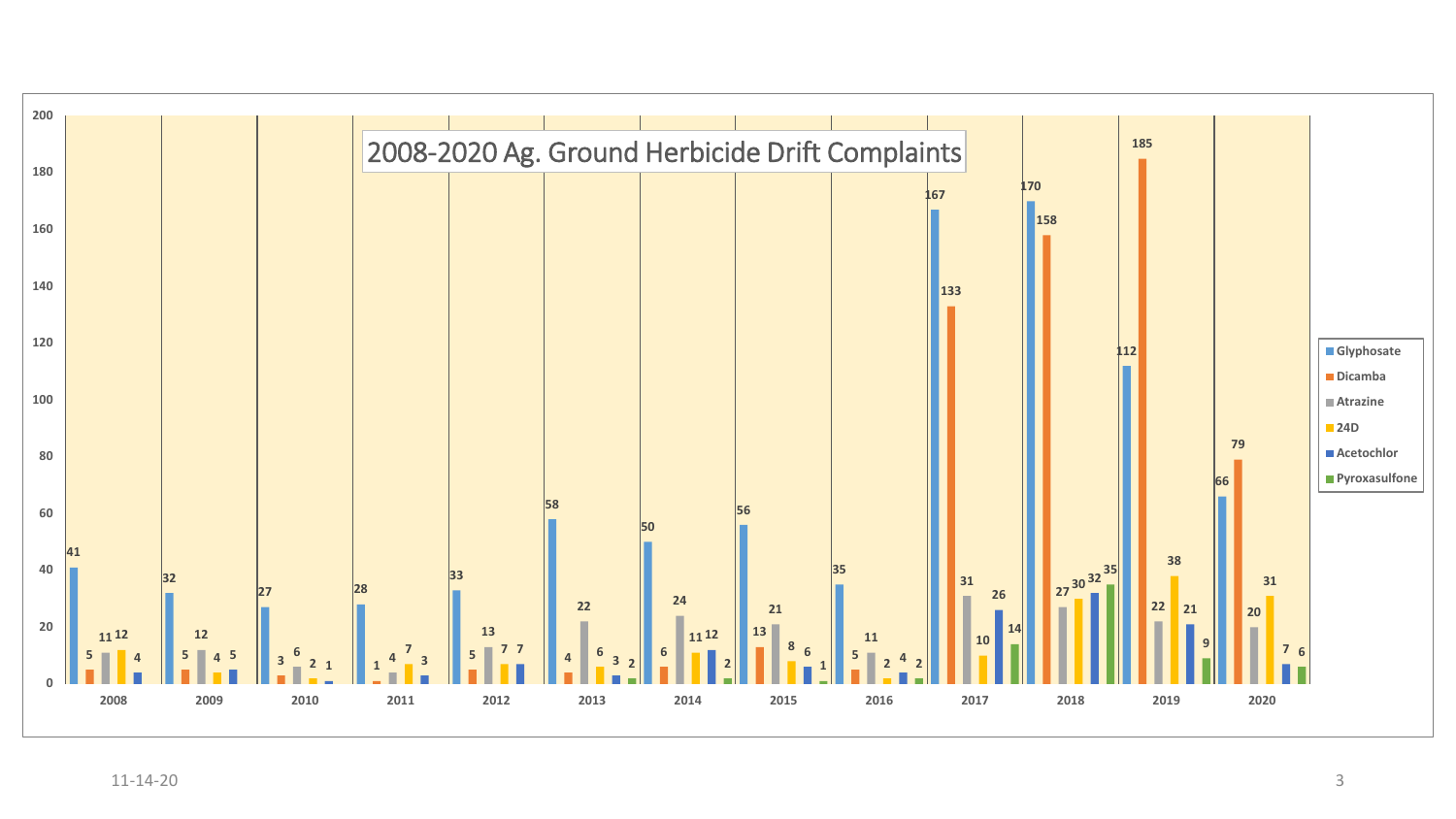# Dicamba…Status During 2020

- June 3, 2020…Ninth Circuit Court of Appeals issued an order vacating EPA's pesticide registrations for:
	- Xtendimax with Vaporgrip Technology (EPA Reg. No. 524-617)
	- Engenia (EPA Reg. No. 7969-345)
	- FeXapan (EPA Reg. No. 352-913)
- June 8, 2020... EPA issued a cancellation order for these products
	- Prohibited further sale or distribution
	- Allowed use thru July 31, 2020, if already in applicator's possession
- October 27, 2020…EPA issued new or extended registrations for:
	- Xtendimax with Vaporgrip Technology (EPA Reg. No. 264-1210)
	- Engenia (EPA Reg. No. 7969-472)
	- Tavium Plus Vaporgrip Technology (EPA Reg. No. 100-1623)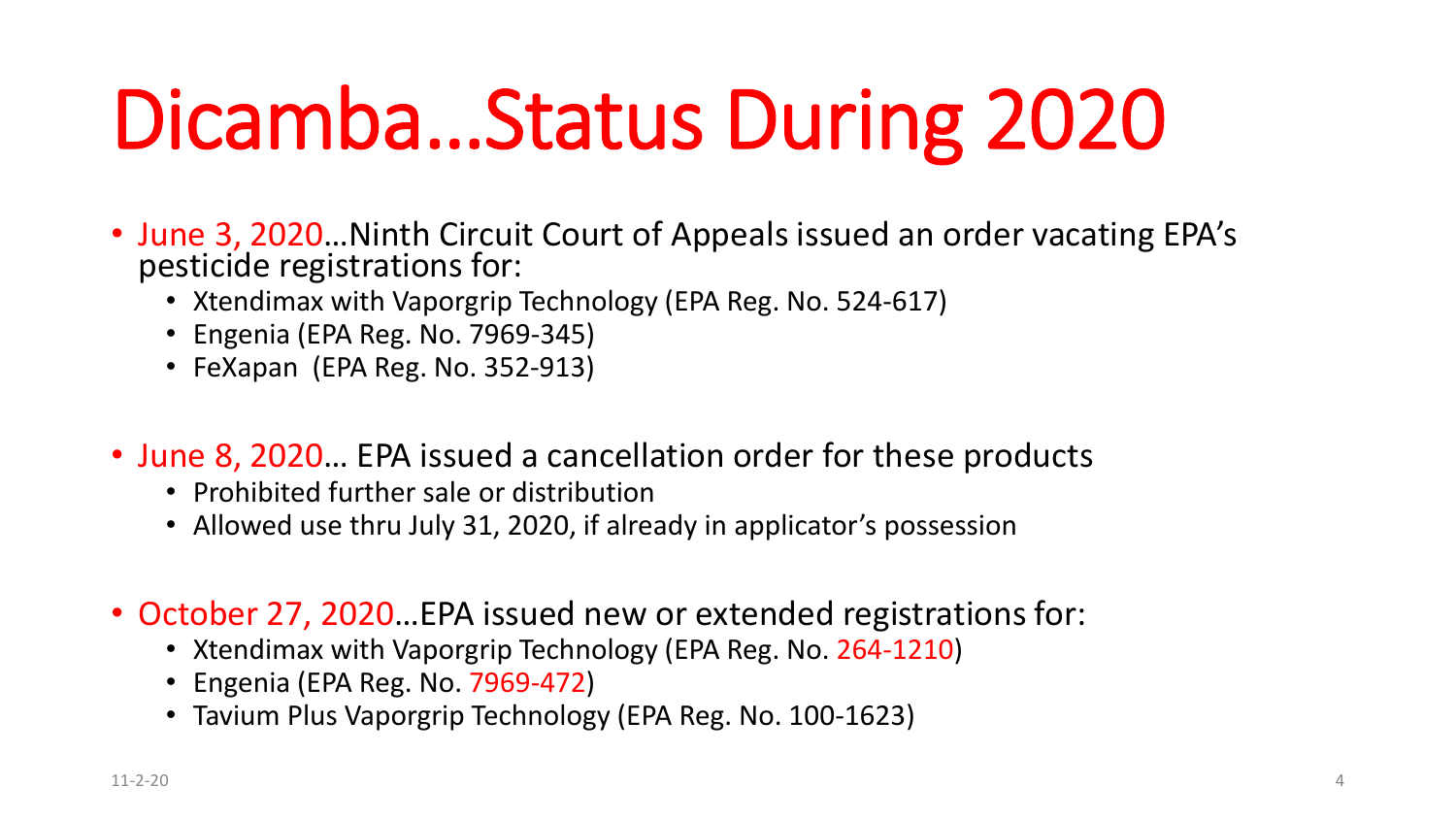## 2021 Dicamba Label Revisions

- Uses and crops limited to DT soybeans and cotton only.
	- Simplified label directions or just fewer use sites & label pages?
- Changed restrictions from just "applicators" to all "users".
- NOT to be used by uncertified persons working under the supervision of a certified applicator, except that uncertified persons may transport containers.
- Changed 45-day post-planting application restriction to:
	- universal June 30<sup>th</sup> application cutoff date
	- R1 growth stage (Xtendimax only)…practical enforceability?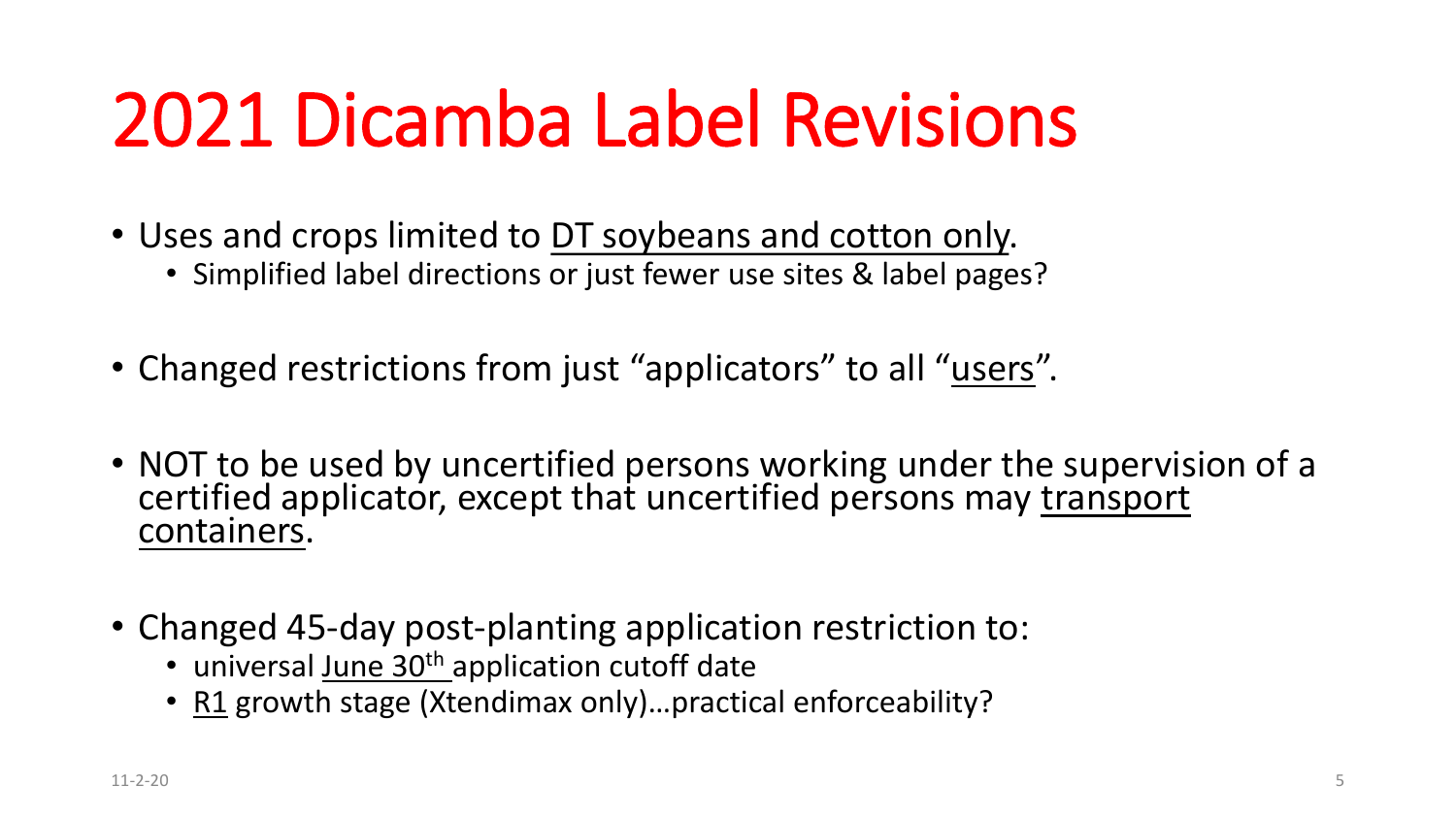## 2021 Dicamba Label Revisions (cont.)

- Every tank mix must now include an approved:
	- pH Buffering Adjuvant *or* Volatility Reduction Adjuvant (VRA)
	- Drift Reduction Adjuvant (DRA), unless web site indicates otherwise…*Xtendimax*
- Replaced application rate ranges with one specific required rate.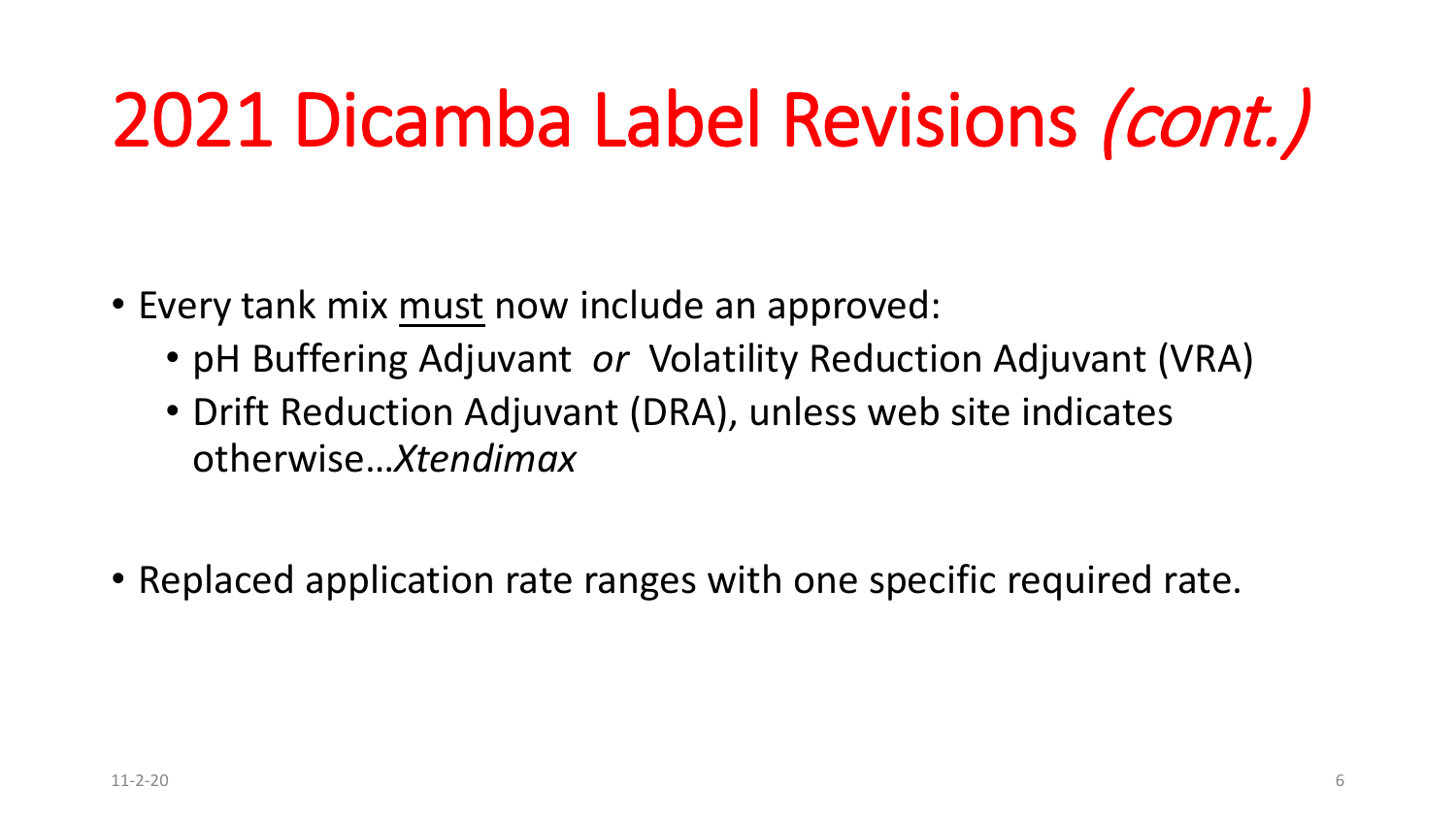## 2021 Dicamba Label Revisions (cont.)

- Changed "neighboring" to "adjacent" references.
	- "Adjacent" still not defined by EPA or registrant.
	- Will be interpreted by OISC as anything located wholly or in part within 240' of target field.
- Do not apply if sensitive areas, crops and residential areas, as defined in this label, are adjacent downwind to the application site…*Engenia*
- Do not apply if sensitive crops and/or certain plants, as defined below in this label, are planted on an adjacent downwind field or area ...*Xtendimax*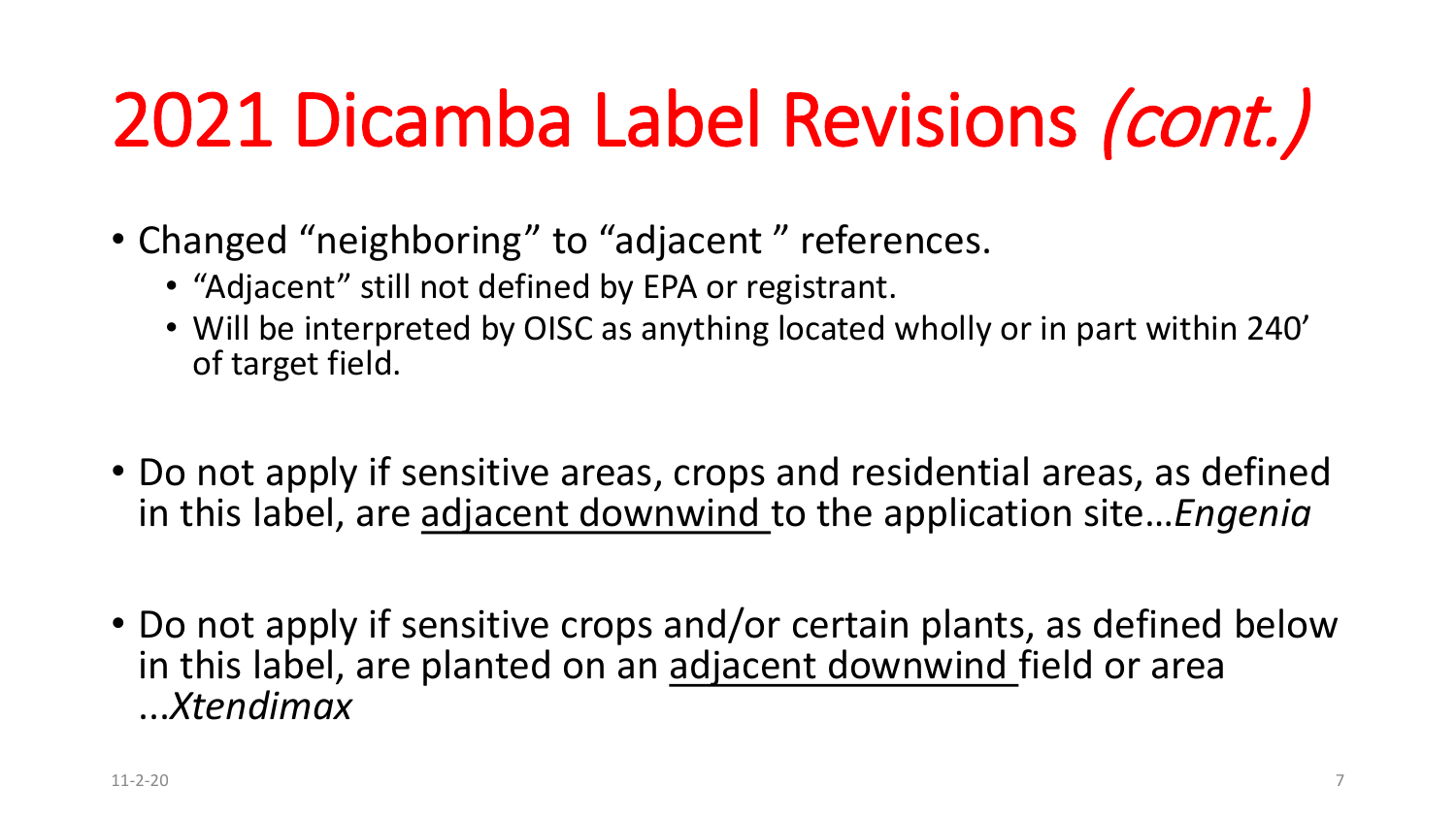## 2021 Dicamba Label Revisions (cont.)

- Always maintain a 240' downwind spray buffer from the last treated row to the nearest downwind sensitive field, crop, or area.
- Downwind buffers can be reduced to 110' if using a hooded sprayer.
- To protect federally listed threatened and endangered species, both a 310-foot in-field wind-directional spray drift buffer and a 57-foot omnidirectional in-field buffer are required.
- [https://www.epa.gov/endangered-species/bulletins-live-two-view-](https://www.epa.gov/endangered-species/bulletins-live-two-view-bulletins%20...Posey) bulletins …Lake, Porter, Lagrange, Greene, Posey, Harrison Counties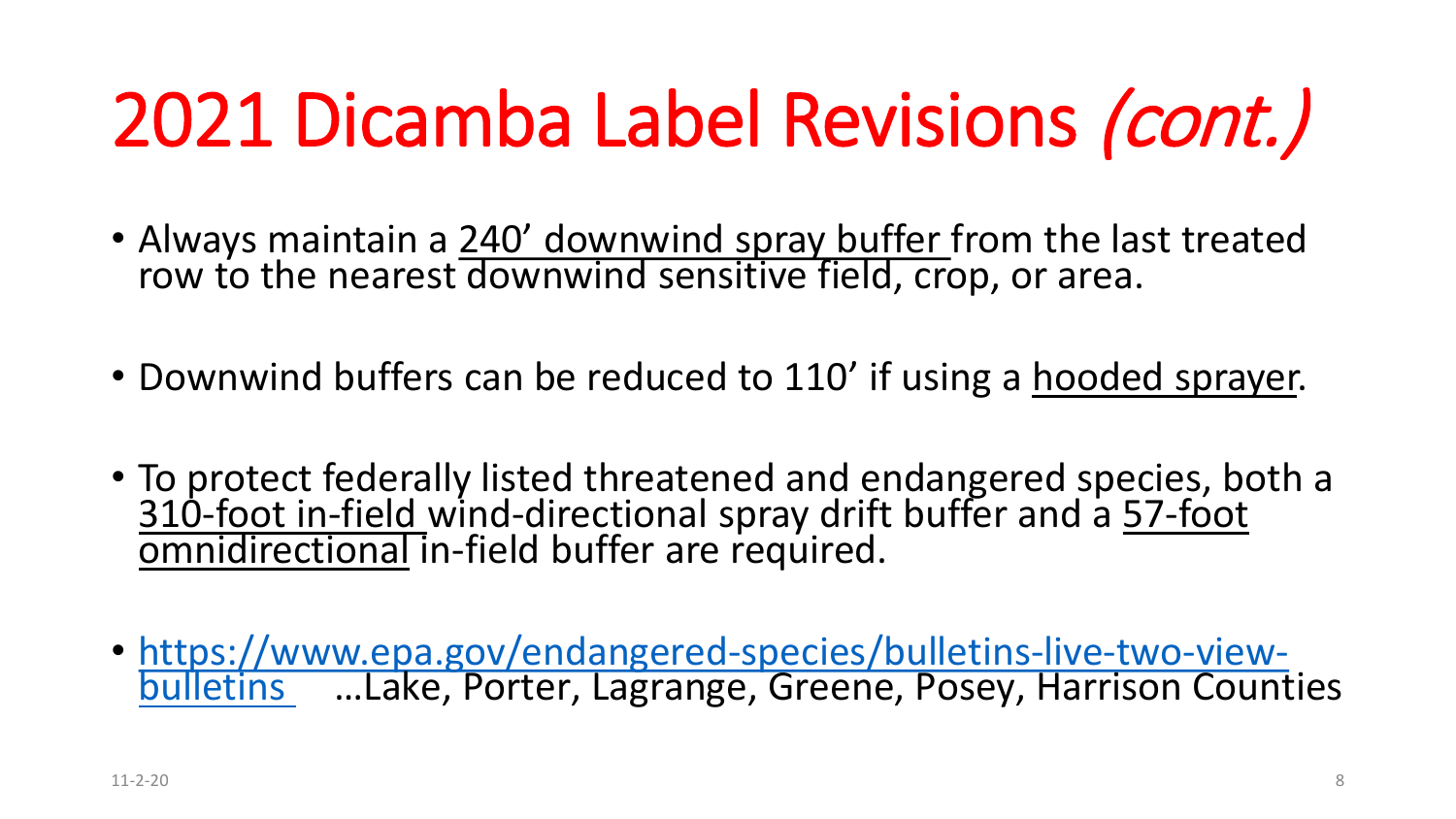#### 2017-2020 Dicamba Incident Data by Application Date

| <b>Application</b><br><b>Date</b> |    | 2017 | 2018 |               | 2019 |               |    | 2020          |    | <b>Average</b> | <b>Cutoff</b><br><b>Date</b><br><b>Reduction</b> |
|-----------------------------------|----|------|------|---------------|------|---------------|----|---------------|----|----------------|--------------------------------------------------|
|                                   | #  | %    | #    | $\frac{9}{6}$ | #    | $\frac{0}{6}$ | #  | $\frac{0}{6}$ | #  | %              | $\frac{9}{6}$                                    |
| <b>May 31</b>                     | 12 | 9%   | 11   | 8%            | 14   | 7%            | 8  | 10%           | 11 | 8%             | 92%                                              |
| June 5                            | 20 | 15%  | 18   | 13%           | 14   | 7 %           | 19 | 23%           | 18 | 13 %           | 87%                                              |
| June 10                           | 38 | 28%  | 38   | 27%           | 20   | 11%           | 22 | 27%           | 30 | 22 %           | 78%                                              |
| <b>June 15</b>                    | 40 | 30%  | 42   | 30%           | 26   | 14%           | 30 | 37%           | 35 | 26 %           | 74%                                              |
| June 20                           | 44 | 33%  | 63   | 45%           | 29   | 16%           | 46 | 56%           | 46 | 34 %           | 66%                                              |
| <b>June 25</b>                    | 62 | 46%  | 70   | 50%           | 29   | 16%           | 46 | 56%           | 52 | 38 %           | 62%                                              |
| <b>June 30</b>                    | 76 | 57%  | 86   | 61%           | 46   | 25%           | 51 | 62%           | 65 | 48 %           | 52%                                              |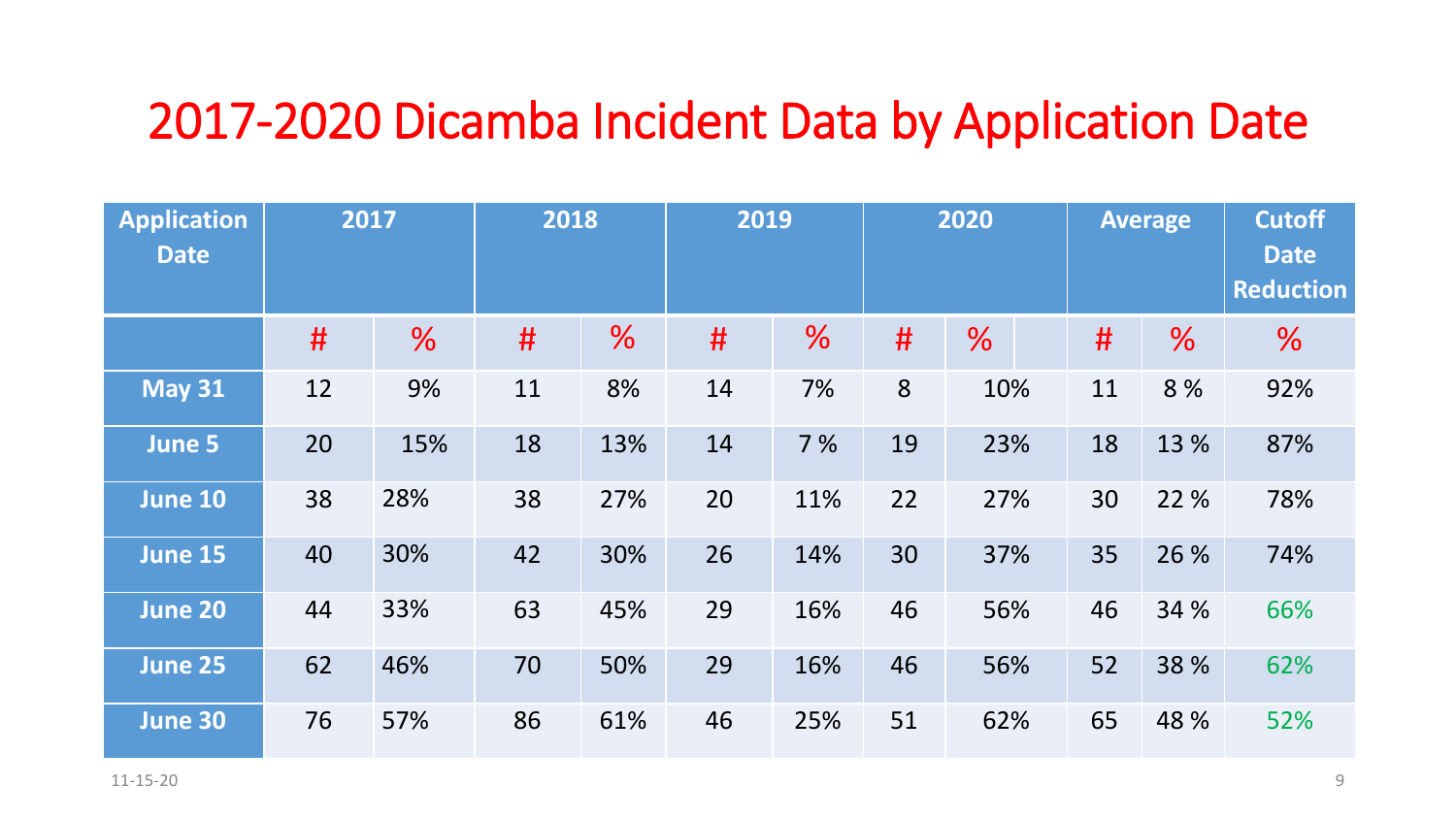#### Can we add state-specific restriction(s) thru FIFRA Sec. 24(c)?

- FIFRA Sec. 24(c) special local need (SLN) state label
	- 2017... no state restrictions or requirements
	- 2018…mandatory state directed applicator training
	- 2019…no state restrictions or requirements
	- 2020…June 20, 2020 application cutoff date
- Nov. 16, 2020...OISC meeting with U.S.EPA
	- 24(c) no longer an option for additional state restrictions
- FIFRA Sec. 24(a)…a State may regulate the sale or use of any federally registered pesticide or device in the State, but only if and to the extent the regulation does not permit any sale or use prohibited by this Act.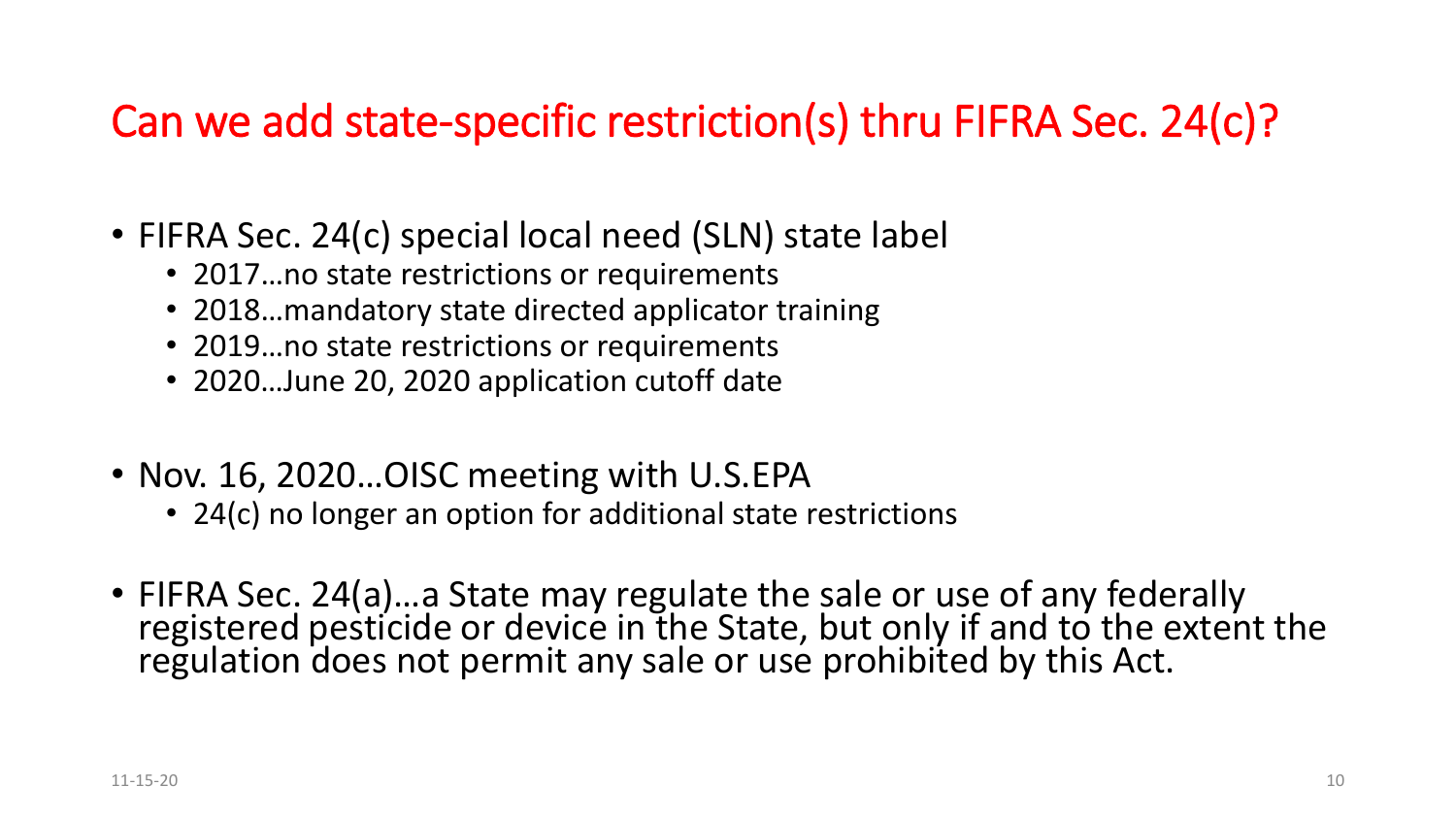#### State-specific restriction(s) thru state use rule?

- IC 15-16-4-48…The board may collect, analyze, and interpret; information on matters to the registration and use of pesticides.
- IC 15-16-4-50(c)...The board may adopt rules to determine the time and conditions of the sale, distribution, or use of pesticide products.
- Rule making can take 1 to 2 years/seasons, if generally supported.
- Once a rule is established, it remains a requirement until amended or deleted (1-2 years); or expired without formal re-adoption (7 years).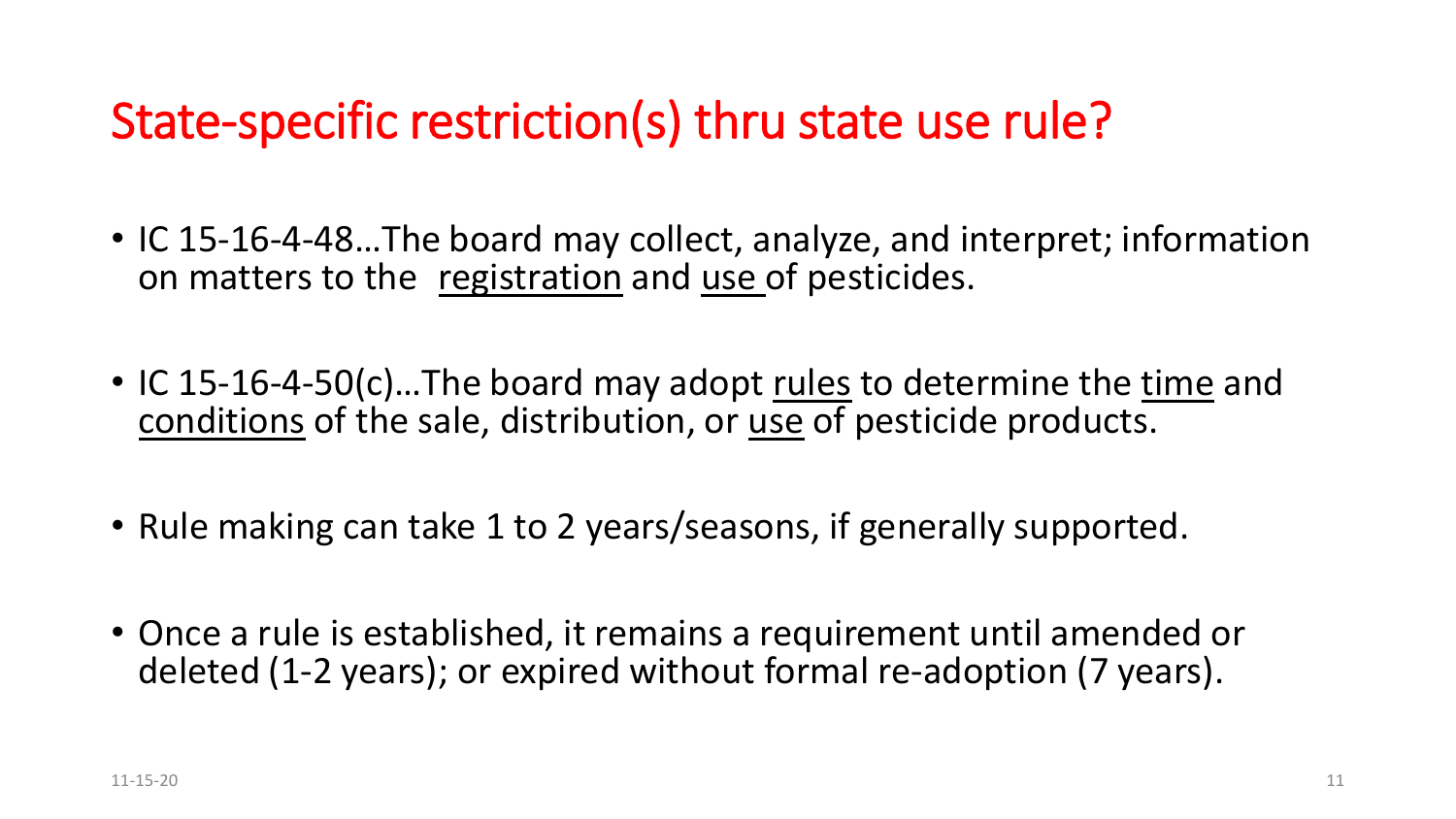#### State-specific restriction thru product designation?

- IC 15-16-4-17. As used in this chapter, "highly volatile herbicide" means a herbicide that the board has determined to be capable of emitting vapors that may cause serious injury to desired plants by reason of movement of vapors from the area of application of the herbicide to areas inhabited by the desired plants.
- IC 15-16-4-59(5)...A person may not use a highly volatile herbicide except on written permission by the state chemist.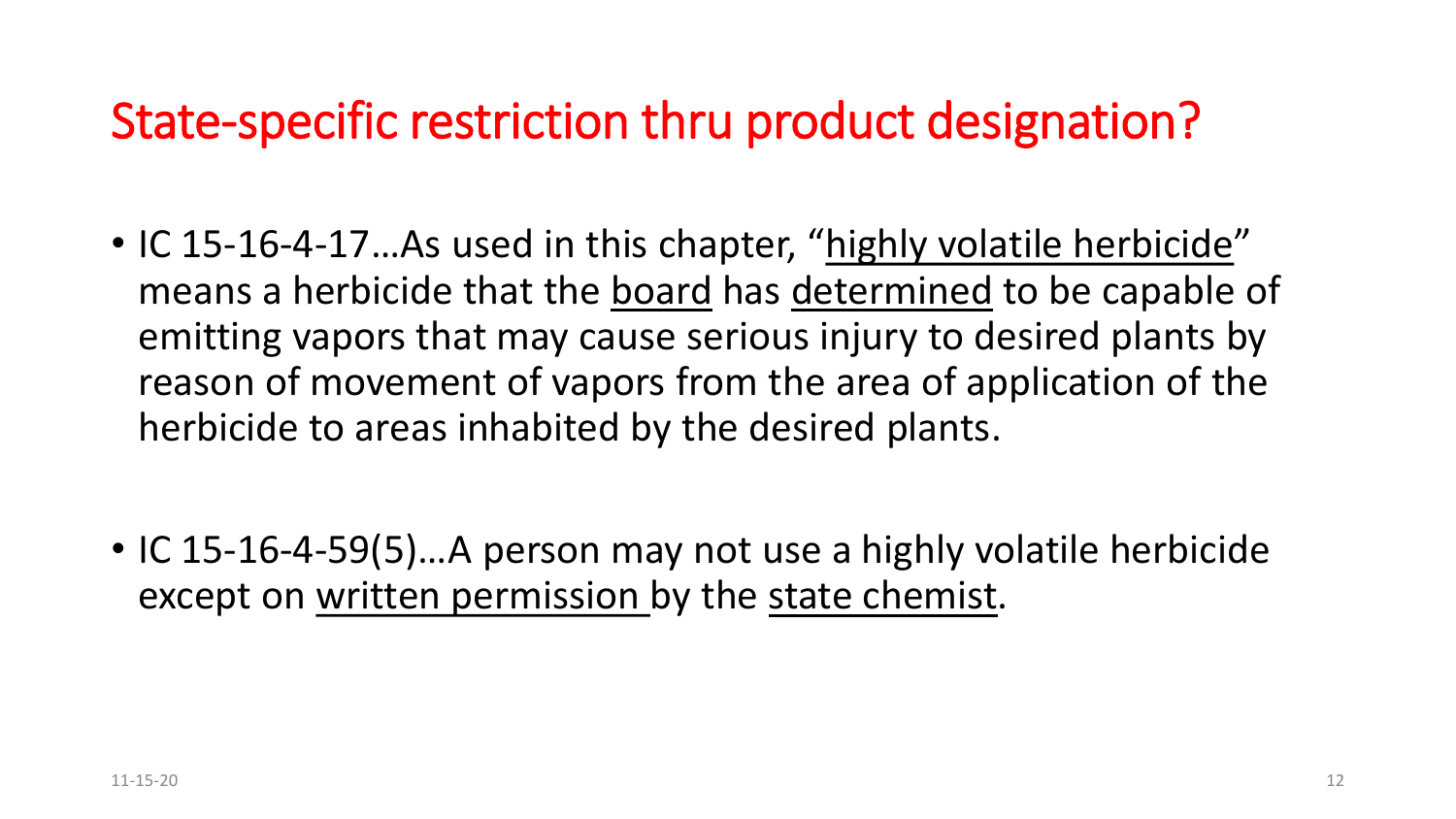### Mechanism to implement "written permission" by OISC ?

- Written permission:
	- numerous different certified applicators
	- application of numerous RUP dicamba herbicide products
	- application to multiple different sites
- Use Indiana NPDES Pesticide General Permit as a model
- Qualification for legal use under statewide general permit:
	- Certified applicator only
	- Comply with all label requirements and restrictions
	- Apply only up to and including June 20, 2021.